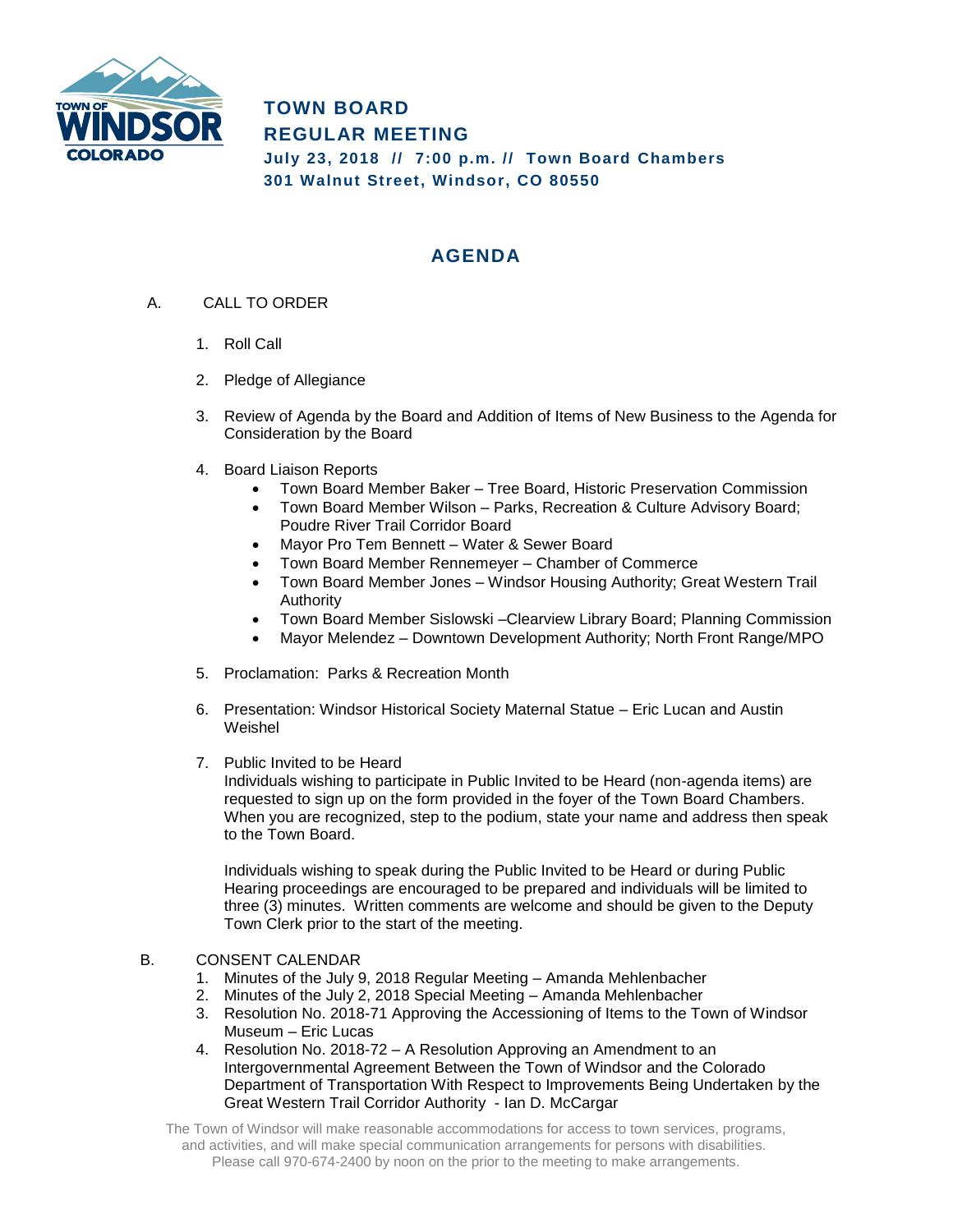5. Resolution No. 2018-73 – A Resolution Expressing Support for and Authorizing the Town of Windsor to Serve as the Approved Local Agency for Purposes of Seeking a Colorado Division of Parks and Wildlife *Colorado The Beautiful* Grant for Completion of the Great Western Trail – Ian D. McCargar

## C. BOARD ACTION

- 1. Public Hearing Great Western 7<sup>th</sup> Annexation GWIP, LLC, and Windsor Renewal I, LLC; owners / Craig Stith, Great Western Development/OmniTrax, applicant; Cory Rutz, Otten Johnson Robinson Neff + Ragonetti, applicant's representatives
	- Legislative action
	- Staff presentation: Millissa Berry, AICP, Senior Planner
- 2. Resolution No. 2018-75 A Resolution Making Certain Findings and Conclusions of Law Pursuant to Section 31-12-110 C.R.S., Concerning the Great Western 7th Annexation to the Town of Windsor – GWIP, LLC, and Windsor Renewal I, LLC; owners / Craig Stith, Great Western Development/OmniTrax, applicant; Cory Rutz, Otten Johnson Robinson Neff + Ragonetti, applicant's representatives
	- Legislative action
	- Staff presentation: Millissa Berry, AICP, Senior Planner
- 3. Ordinance No. 2018-1564 An Ordinance Annexing and Zoning Certain Property known as the Great Western 7th Annexation to the Town of Windsor – GWIP, LLC, and Windsor Renewal I, LLC; owners / Craig Stith, Great Western Development/OmniTrax, applicant; Cory Rutz, Otten Johnson Robinson Neff + Ragonetti, applicant's representatives
	- First Reading
	- Legislative action
	- Staff presentation: Millissa Berry, AICP, Senior Planner
- 4. Resolution No. 2018-76 A Resolution Approving and Adopting an Intergovernmental Agreement between and among the Town of Windsor, The City of Loveland and the County of Larimer with Respect to the Fairgrounds Avenue Corridor
	- Legislative action
	- Staff presentation: Millissa Berry, AICP, Senior Planner
- 5. Public Hearing Amendments to Sections 17-8-30 and 17-8-20 of the Windsor Municipal Code regarding proposed Administrative Site Plan Review and Procedure.
	- Legislative
	- Staff presentation: Millissa Berry, AICP, Senior Planner
- 6. Ordinance No. 2018-1565 An Ordinance Amending Sections 17-8-30 and 17-8-20 of the Windsor Municipal Code regarding proposed Administrative Site Plan Review and Procedure.
	- First Reading
	- Legislative
	- Staff presentation: Millissa Berry, AICP, Senior Planner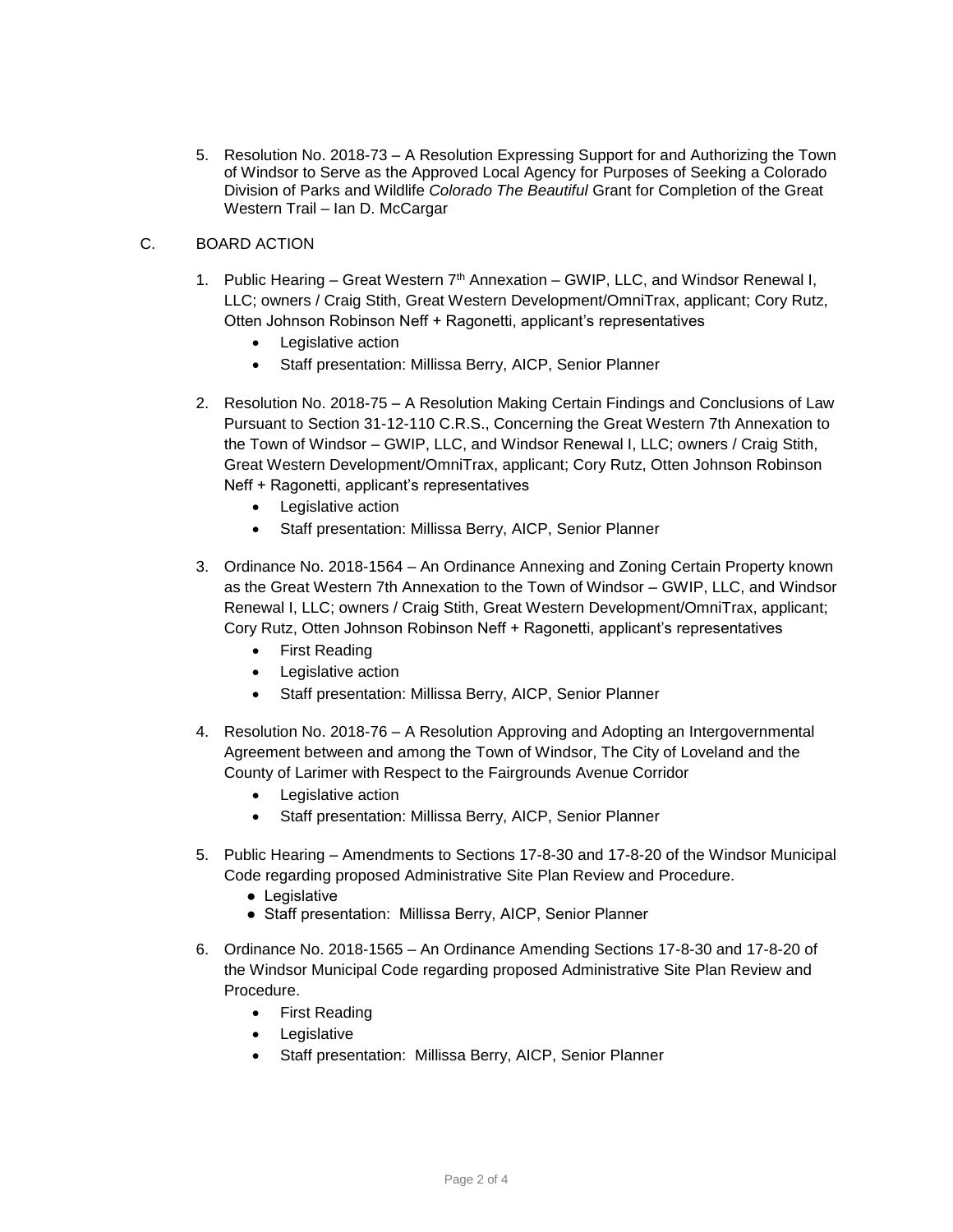- 7. Public Hearing Rezoning Petition Ptarmigan Business Park PUD 2nd Filing Tract A Tom Muth, Windsor Investments LTD, applicant/ Jon Sweet, TST Consulting Engineers, applicant's representative
	- Quasi-judicial
	- Staff presentation: Paul Hornbeck, Senior Planner
- 8. Ordinance No. 2018-1566 An Ordinance Rezoning Ptarmigan Business Park PUD 2nd Filing Tract A – Tom Muth, Windsor Investments LTD, applicant/ Jon Sweet, TST Consulting Engineers, applicant's representative
	- Quasi-judicial
	- Staff presentation: Paul Hornbeck, Senior Planner
- 9. Site Plan Presentation River Valley Crossing Subdivision 2nd Filing Lot 2 (Public Service Credit Union) – Todd Rand, Baseline Engineering, applicant's representative
	- Staff presentation: Paul Hornbeck, Senior Planner
- 10. Public Hearing Rezoning Petition Valley Center Subdivision Lots A & B– Alan Highstreet, Agrifab Colorado, LLC, applicant / Mike Maurer Olsson Associates, applicant's representative
	- Quasi-judicial
	- Staff presentation: Paul Hornbeck, Senior Planner
- 11. Ordinance No. 2018-1567 An Ordinance Rezoning Valley Center Subdivision Lots A & B– Alan Highstreet, Agrifab Colorado, LLC, applicant / Mike Maurer Olsson Associates, applicant's representative
	- Quasi-judicial
	- Staff presentation: Paul Hornbeck, Senior Planner
- 12. Public Hearing Amendment to Section 16-6-90 of the Windsor Municipal Code regarding proposed Minor Variance Process
	- Legislative
	- Staff presentation: Carlin Malone, Chief Planner
- 13. Ordinance No. 2018-1569 An Ordinance Amending Section 16-6-90 of the Windsor Municipal Code regarding proposed Minor Variance Process.
	- Legislative
	- Staff presentation: Carlin Malone, Chief Planner
- 14. Site Plan Presentation Highlands Industrial Park Subdivision 2<sup>nd</sup> Filing, Lot 5, Block 2 (Windsor Center Flex North Building) – Mark Morrison, Schuman Companies, applicant's representative
	- Staff presentation: Carlin Malone, Chief Planner
- 15. Financial Report June 2018
	- Staff Presentation Dean Moyer, Director of Finance
- 16. Community Development Report
	- Staff Presentation Scott Ballstadt, Director of Planning